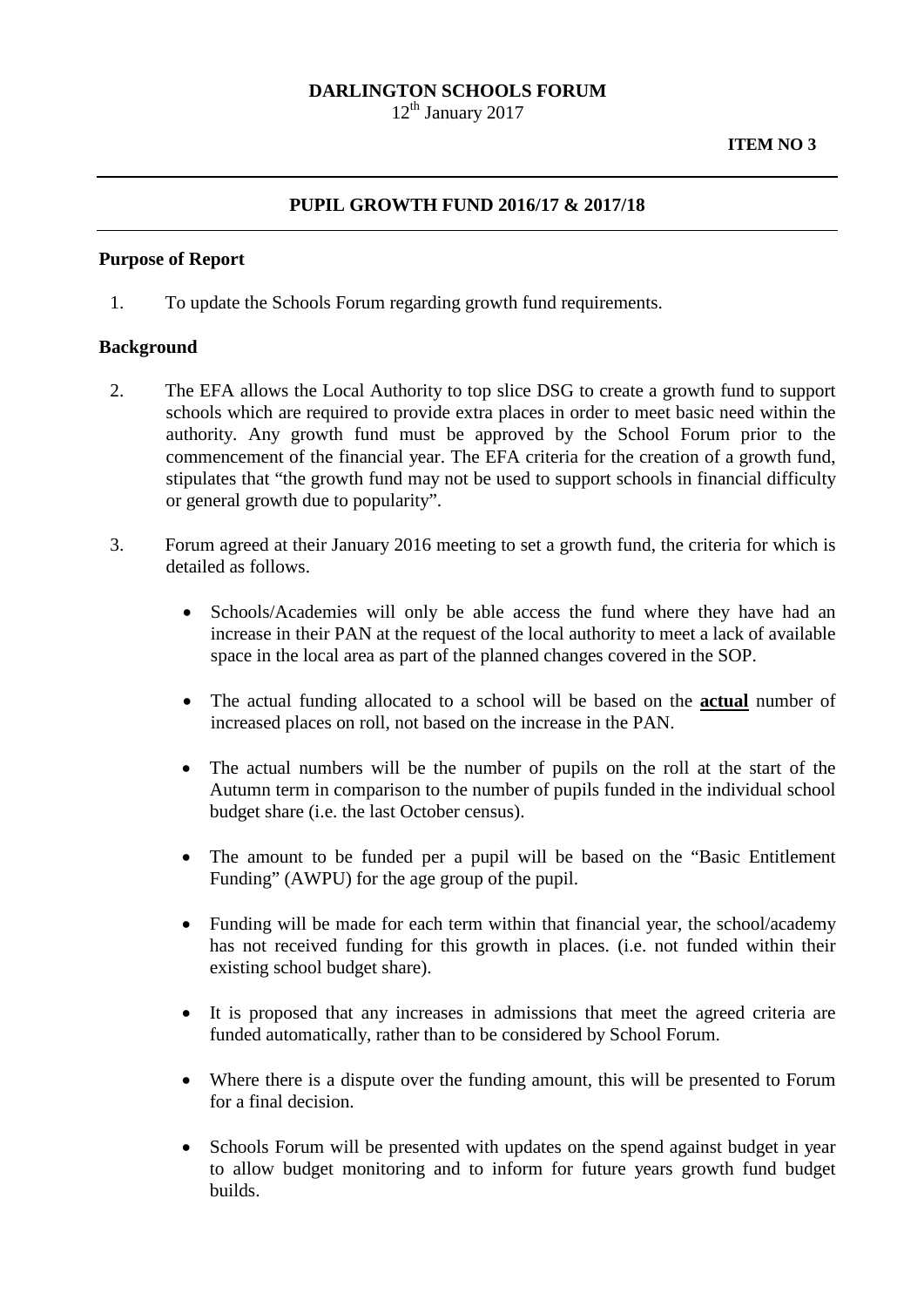• All places are funded once the increase in the pupil admissions (in line with the PAN) reaches 15 places

# **Growth Fund 2016/17**

- 4. The growth fund agreed for 2016/17 has the same criteria as was agreed by Forum in all years since the inception of the growth fund. The growth fund has been supporting three school increases in PAN as requested by the local authority over the last three years in line with the agreed criteria.
- 5. In the current year one of the schools accessing the growth fund for the creation of 15 new reception places has only had an uptake of 13 places at September 2016, therefore under the strict terms of the growth fund this school does not qualify for any growth funding as the increase in the number of pupils is less than the 15 threshold.
- 6. This situation is unfair to the school as an additional class has been created in line with a request from the local authority and hence the school has incurred the costs of creating the additional class.
- 7. It is therefore felt that the threshold of 15 when created was unfair to schools that have increased their PAN by slightly less than 15 places, as this means those schools will receive no funding where just one place is not taken up. It is proposed therefore that the threshold for funding places through the growth fund should be reduced from 15 places to 10 places, this means that this school will receive growth fund for 2016/17 as was expected.
- 8. This has no impact on the growth fund budget as the budget was set on the expectation of this payment being made. If agreed, it is also proposed to amend the growth fund going forward.

# **Growth Fund 2017/18**

- 9. It is proposed that the growth fund will operate in 2017/18 in a very similar manner as to that agreed by Forum for 2016/17. However in line with the previous paragraphs a slight amendment is required. The criteria for accessing the fund is therefore proposed to operate in 2017/18 as follows,
	- Schools/Academies will only be able access the fund where they have had an increase in their PAN at the request of the local authority to meet a lack of available space in the local area as part of the planned changes covered in the SOP.
	- The actual funding allocated to a school will be based on the **actual** number of increased places on roll, not based on the increase in the PAN.
	- The additional number of places will be determined by comparing the number of pupils on the roll at the start of the autumn term in comparison to the number of pupils funded in the individual school budget share (i.e. the last October census).
	- All places are funded once the increase in the pupil admissions (in line with the PAN) reaches 10 places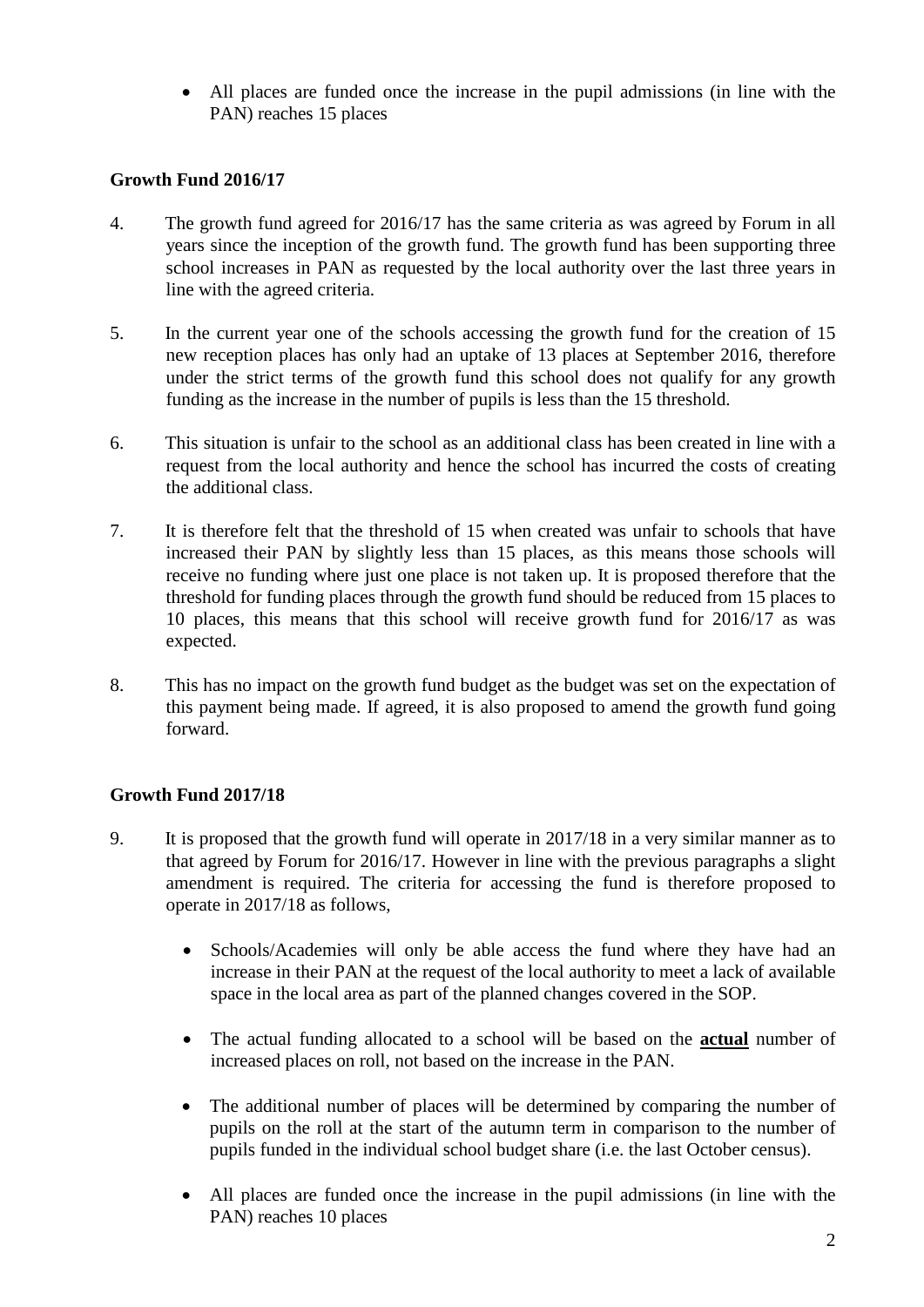- The amount to be funded per a pupil will be based on the "Basic Entitlement Funding" (AWPU) for the age group of the pupil.
- Funding will be made for each term within that financial year, the school/academy has not received funding for this growth in places. (i.e. not funded within their existing school budget share).
- It is proposed that any increases in admissions that fully meet the agreed criteria are funded automatically, rather than to be considered by School Forum.
- It is proposed that where a growth fund application requires a different approach, that these applications are presented to Forum with additional information in order that a separate decision can be made concerning that's schools access to the growth fund.
- Where there is a dispute over the funding amount, this will be presented to Forum for a final decision.
- Schools Forum will be presented with updates on the spend against budget in year to allow budget monitoring and to inform for future years growth fund budget builds.
- 10. It is proposed that a growth fund of £193,036 be created for 2017/18.

# **Application to the Growth Fund 2017/18 – St George's CE Academy**

- 11. The Local Authority in partnership with St George's CE Academy and Diocese of Durham is expanding St George's by 105 places. The expansion is driven by committed housing development in the village of Middleton St George with the first of the new homes expected to be occupied in summer 2017. Unlike other recent expansions in the Borough this is in response to new development rather than a birth rate increase and therefore a slightly different approach is required.
- 12. Whilst St George's will be increasing their PAN from 45 to 60 from admission year 2017/18 intake onwards and rolling that through the school, it also requires a flexible approach in other year groups in order to meet the demand from in year applications expected when children and families move into new homes in the village.
- 13. Although the increase in housing requires the increase in PAN, it is unknown exactly when places will be taken up as this is dependent on housing completion dates. In order for the school to expand and increase its capacity certainty is required over funding to allow teaching staff to be recruited. It is therefore proposed that rather than open all the new 105 places with associated staffing in 2017/18 the expansion is managed as follows.
	- 75 new places to be opened in admission year 2017/18 across the school
	- The final 30 places to be opened in KS2 from admission year 2020/21 in line with expected demand and 60 pupil cohort moving up from year 2.